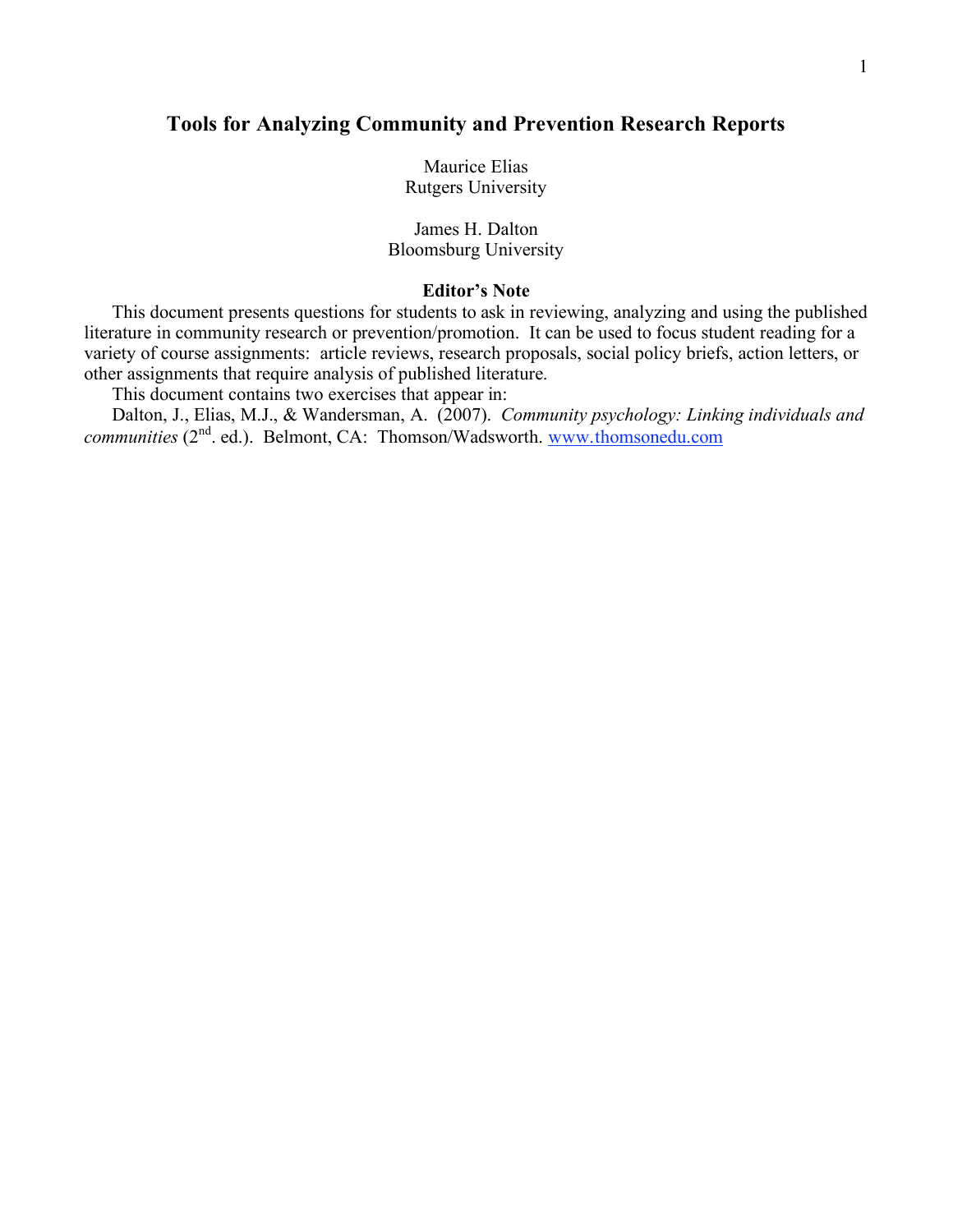### **Analyzing a Community Research Report**

The purpose of this exercise is to analyze a study in community psychology or a related field. Choose a journal article or other research report that presents an empirical research study. If you can, choose an article on an issue or topic about which you care deeply. Record the full reference so you can identify and cite it later.

Analyze the study using the following questions. (Not all questions will apply to all studies.) Add your own questions if needed. Identify both the strengths and limitations of the research.

### **Purposes**

- 1. What were the purposes of this study?
- 2. Was this study descriptive, studying an existing issue? Or did it evaluate the effects of a social program, policy, or other change?
- 3. Did the researchers take sides on a controversial social issue? Did the study sample marginalized populations or unheard voices? Did it address an issue of social justice?
- 4. What ecological levels of analysis did this study concern?

## **Relationships with Community**

(These issues may be difficult to discern in published works.)

- 5. Did the researchers work with community members in a participatory-collaborative relationship? How? What decisions about conducting the research were shared, in what ways?
- 6. Did the study make a positive difference in the community in which it was conducted? Did the researchers provide products of the research to that community, in a form that could be used by citizens? Did the study strengthen or empower the community to pursue its own goals after the study was completed?

## **Sampling**

- 7. What culture(s) were studied in this research? Was this a "within-cultural-group" or "betweencultural-groups" study? Did the researchers report steps to assure that their concepts and methods were applicable in the culture(s) they studied?
- 8. How were the specific participants in this study chosen? Were they studied in a specific context: e.g., a community setting, organization, locality, or culture?
- 9. How diverse was the sample studied? Consider the multiple dimensions of human diversity. Did the study sample populations often underrepresented in psychological research?

## **Methods and Analysis**

- 10. What research methods did this study use?
- 11. Did this study use multiple methods, measures, data sources or other means of triangulation?
- 12. How were the data analyzed? If qualitative analyses were used, what procedures were used for coding themes or categories, and for assuring agreement on these among multiple judges? If quantitative analyses were used, are they appropriate for these data? Was the sample size sufficient for the statistics used?

## **Findings and Validity**

- 13. What were the most important findings? (Choose about three or fewer.)
- 14. Did the study identify strengths of a population, community, or culture? What strengths?
- 15. If the study reported on whether a social innovation, intervention, program, or policy attained its goals: What goals were attained? How were they measured or assessed? Can you think of any other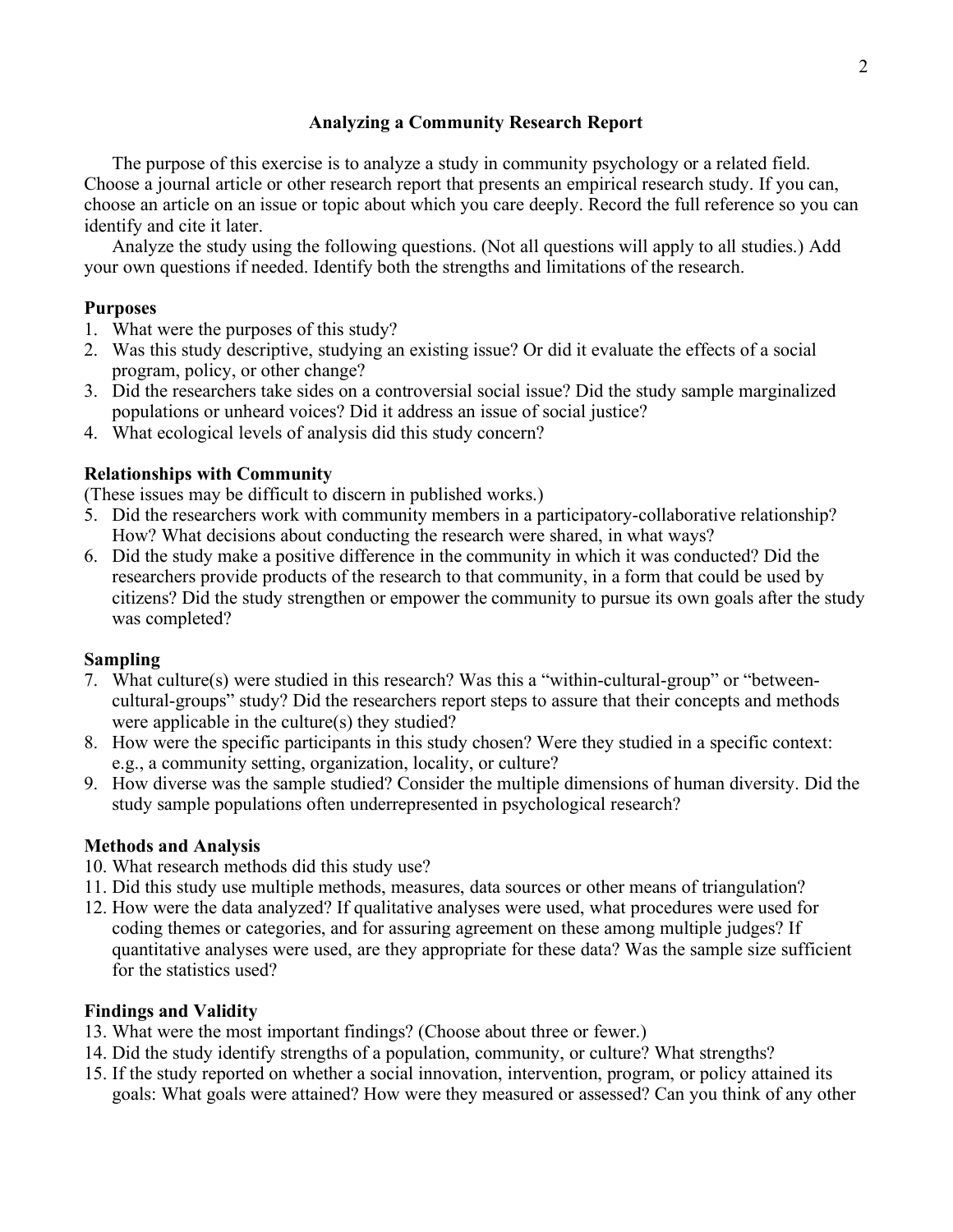factors (i.e., confounds) that might also account for the findings? Can you identify possible unintended negative consequences that might have occurred?

16. Are you convinced of the truth of the researchers' conclusions or claims? Why?

### **Personal Reactions**

- 17. What emotions did you experience while reading or thinking about this study? Why?
- 18. How could you apply the findings of this study in communities in your own life?
- 19. What do you think were the principal limitations of this study? How might your views be based in your own experiences?
- 20. If the study is a recent one, consider writing an email to its principal author. What questions do you have that you would like the author to answer? What would you suggest for a further study on this issue, and why?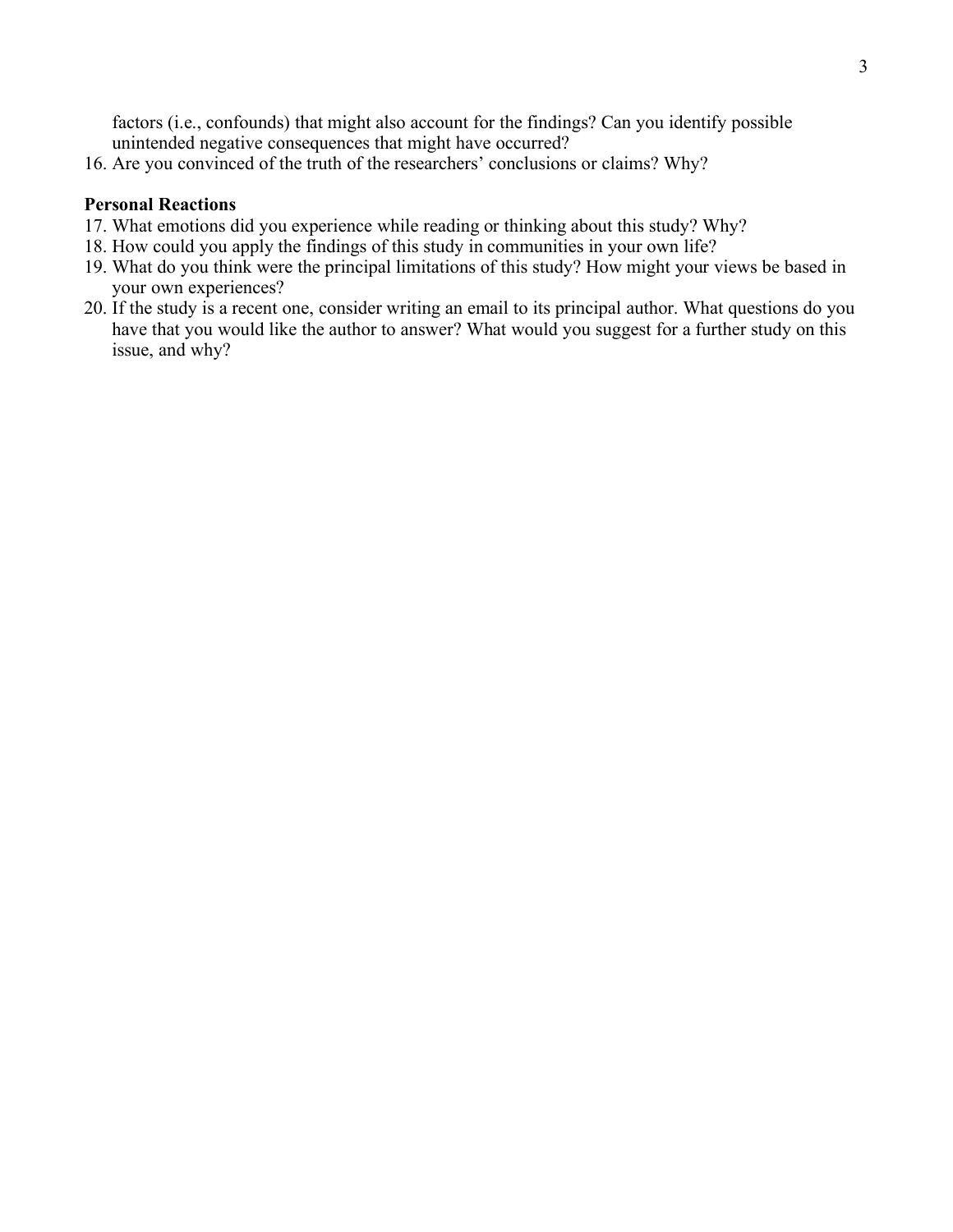#### **Touring the Prevention/Promotion Literature**

The literature in prevention and promotion is expanding far more rapidly than any textbook will ever capture. Relevant literature comes from many fields, including the mass media and the Internet. Particularly for the latter outlets, it becomes important to know how to recognize high-quality work that is useful for prevention/promotion purposes.

The purpose of this exercise is to provide you with ways to do your own investigations of the literature so you can keep up to date and determine what it is that is worth studying in more detail. We invite you to look at a wide array of outlets for examples that reflect prevention and promotion. In addition to research journals, articles in major newspapers and newsmagazines regularly address the social issues that are the central concern of community psychology, although rarely will you see community psychology mentioned. One particular reason for reading them is our responsibilities as citizens to inform ourselves about those issues. Prevention and promotion are linked to areas that come up for public consideration in the media and in our legislative bodies. The prevention/promotion literature also can inform many college and university policies that impact considerably on students.

The analytic method we recommend is summarized below. It reflects our view that reviews of the literature, as well as students' reviewing of the literature, are best done in a particular context and for particular purposes. We find it is more valuable to read purposefully than generically. Our questions draw from concepts of community psychology, social ecology, and Bower's (1972) classic concept of Key Integrative Social Systems.

You may find that there are additional questions you want to add that are relevant to your particular interests. You might want to keep track of certain problem areas, make a separate file for work done in different parts of the United States and the world, or have a special focus on mass media and Internet sources or doings in your current community or hometown. You may find that initial sources you examine will not have the information you need to answer a number of the questions we suggest, and that you need to read further. Part of the participant–conceptualizer role of community psychologists is to shed light on knowledge needed for responsible citizenship.

#### **Guidelines for Reviewing Prevention/Promotion Articles/Materials**

- 1. Record full reference information, to be sure you know the source and context of this work.
- 2. What is the purpose of the work? Does it discuss a community or social issue that could be addressed by prevention/promotion initiatives? Or does it report on a specific prevention/promotion intervention?
- 3. If a prevention/promotion intervention is described, what protective processes is the program trying to strengthen? What risk processes is the program trying to weaken?
- 4. What population is being focused on? How were particular participants chosen? Some criteria may include age, gender, race or ethnicity, socioeconomic status or class, urban/suburban/rural location or geographic area, nation, or historical /political/cultural context.
- 5. What Key Integrative Social System(s) is involved: health care (includes prenatal/ birth/postnatal care), parents/families, peers, schools, religious settings, workplaces, leisure/recreational, community organizations, media/Internet/cyberspace, other?
- 6. What ecological level or levels of analysis does the article address? Individual, microsystems, organizations, localities, and/or macrosystems? What specific persons or groups does it address at that level? Is it targeted at the right level(s)?